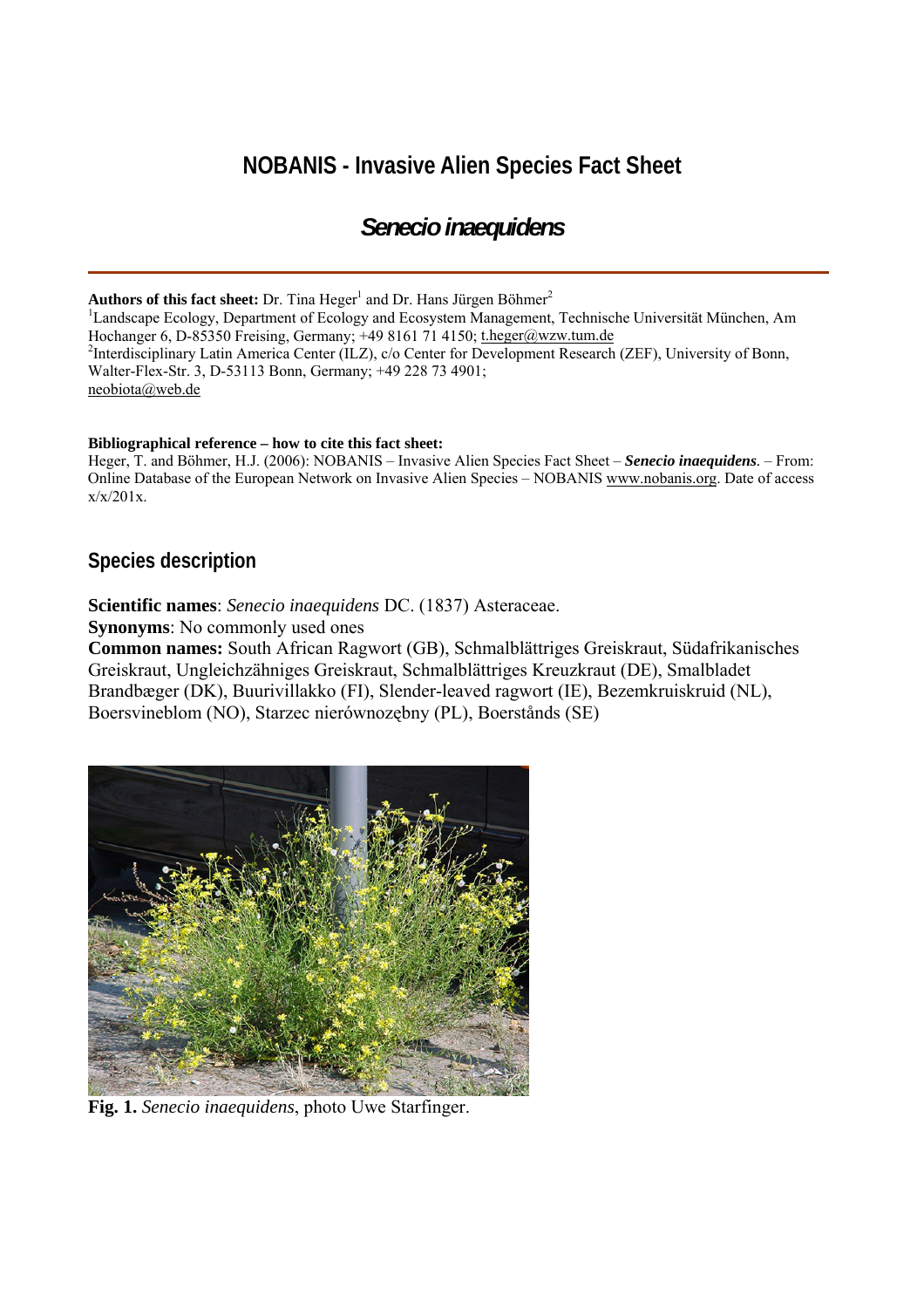

**Fig. 2 and 3.** *Senecio inaequidens*, close up, photo Jürgen Böhmer.

## **Species identification**

*Senecio inaequidens* is a perennial shrubby herb (usually chamaephyte) about 60 cm high. The plant consists of a highly branched stem, woody at its base, with many, mostly slender, linear leaves (1 to 7 mm in width), and lemon-yellow flower heads attaining up to 25 mm in diameter. The species displays a fair amount of variability in leaf shape and width (*inaequidens* = heterodont, *cf.* Adolphi 1997).

## **Native range**

The species is native to South Africa's "Highveld"; its original range covers approximately the provinces of North-West, Northern Province, Gauteng, Mpumalanga, Free State and Kwazulu-Natal, at elevations between 1400 and 2850 m (Werner *et al.* 1991, Meusel and Jäger 1992). There is some evidence that the Central European populations stem from the mountainous regions in southern Africa, which might explain their frost tolerance (Bossdorf *et al.* 2008, see also Lafuma *et al.* 2003).

## **Alien distribution**

## **History of introduction and geographical spread**

*Senecio inaequidens* is an adventitious plant in wool introduced to Europe from South Africa. Five primary centers of dispersal (sites having wool processing industry) have been reported: Mazamet (southern France), Calais, Verona, Liège and Bremen (*cf.* Werner *et al.* 1991). Its first occurrence in Germany was detected at an area near a wool factory in Hannover-Döhren (Brennenstuhl 1995), and a little later it was found at the overseas port of Bremen (specimen 1896, Bremer Überseemuseum; Kuhbier 1977, 1996). First occurrences in other countries were 1922 in Belgium, 1928 in Scotland, 1935 in France and 1947 in Italy (EPPO 2006). In Denmark *S. inaequidens* was registered first in 1988 (Skovgaard 1993), and in 1995 it was found on railway tracks in Oslo,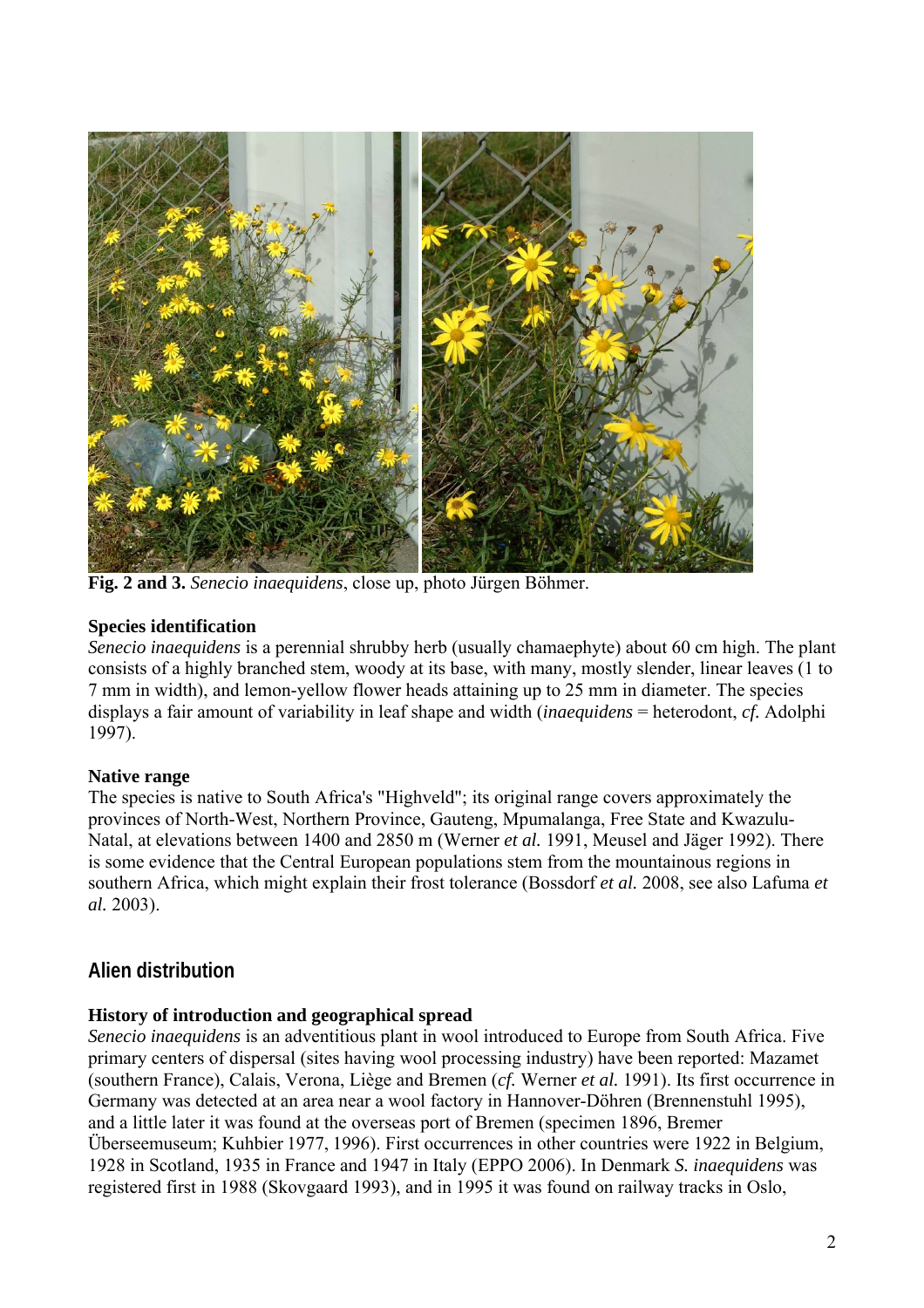Norway (Often 1997). In Finland the species has been found in two container harbours of Helsinki in 1993 (Kurtto and Helynranta 1996), but possibly remained incidental (Kurtto, pers. comm.).

In Poland first sites of occurrence have been reported on railway grounds (Tokarska-Guzik 2005). The species may have migrated to Poland from the territory of Germany, as it has happened many times in the past for other plants (Radkowitsch 2003). In Kraków, Poland, it has been observed since the end of 1990s (Mirek *et al.* 2002).

The first record of *S. inaequidens* in the Netherlands is from 1939 in Tillburg in the vicinity of a wool processing factory that persisted until 1953. Occasional records have been reported along the Meuse river as of 1942. Since 1975 records of the species rise dramatically and the plant has been naturalized since 1976 (Adema and Mennema 1978).

Fig. 4 shows how *Senecio inaequidens* has spread in Germany since 1979. It may be assumed that the species today is spread throughout Germany (*cf.* Radkowitsch 1997). Nevertheless, its distribution in Germany is full of gaps, and it is quite probable that the species will invade sites in greater distance from the invasion corridors and close the gaps in the near future. For a more detailed description of the range expansion in Germany, and for information on the lag phase see (Böhmer 2001, Böhmer *et al.* 2001, Heger and Böhmer 2005).



**Fig. 4.** Spread of *Senecio inaequidens* in Germany (1979, 1989, 1997, 2003) after Radkowitsch 1997, www.floraweb.de and other sources; taken from Heger and Böhmer (2005)

### **Pathways of introduction**

*Senecio inaequidens* has been introduced with imports of sheep wool (unintended introduction). In the early 1970s *Senecio inaequidens* was propagated with the westerly winds from the region of Liège to western Germany (Werner *et al.* 1991). The species is now spreading eastwards along linear anthropogenic structures (Radkowitsch 1997, Adolphi 1998), in particular along railway lines and highways. In Denmark the species is introduced and spreading from two main areas of introduction – the goods stations of Copenhagen and Aarhus (Skovgaard 1993).

### **Alien status in region**

The species occurs throughout Europe, in Andorra, Austria, Belgium, Czech Republic, Denmark, Finland, France, Germany, Hungary, Italy, Netherlands, Norway, Poland, Spain, Sweden, Switzerland and the United Kingdom (including Northern Ireland) and also in several regions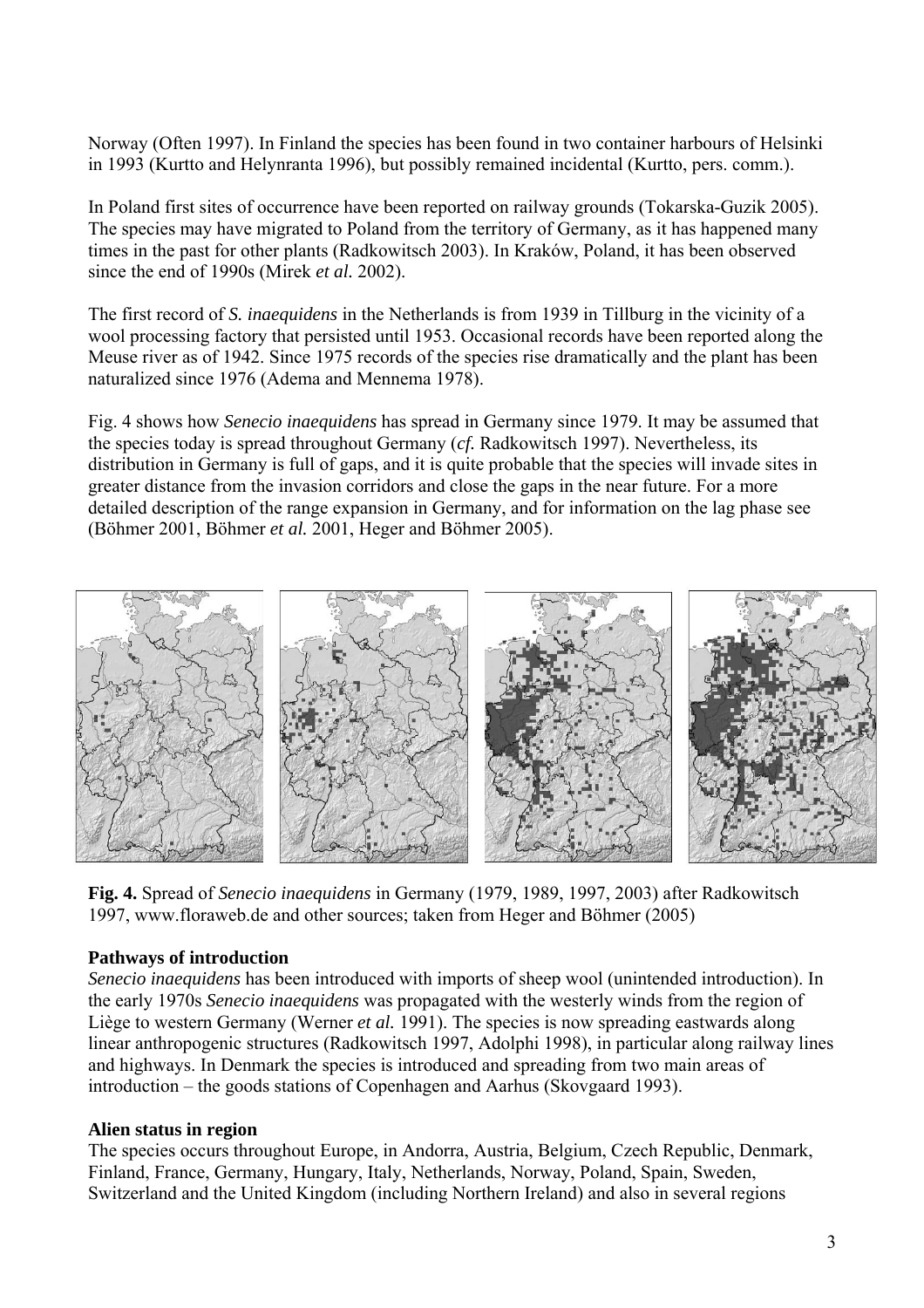outside Europe (see EPPO 2006). It is also starting to appear in the Black Country (Central England), probably introduced with ornamental plants imported from the Netherlands (Tokarska-Guzik 2005). It only occurs at two sites in Northern Ireland and is not considered to be a problem (J. Early, pers. comm.).

In Denmark *S. inaequidens* is spreading quickly. It is now a permanent part of the plant community at railway shunting and storage areas.

The species until now is missing in Estonia, Lithuania, Latvia, Russia, Greenland and the Faroe Islands (see table 1). It is found in a few localities in southern Sweden (Josefsson, pers. comm.). It has been cultivated on two occasions in the Reykjavik Botanic Garden, Iceland, but did not survive the following winters (Jakobsdóttir, pers. comm.). In Poland it is still classified as a casual alien plant species (ephemerophyte) (Mirek *et al.* 2002).

| <b>Country</b>          | <b>Not</b> | <b>Not</b>  | Rare local |   | <b>Common</b> | <b>Very</b> | <b>Not</b> |
|-------------------------|------------|-------------|------------|---|---------------|-------------|------------|
|                         | found      | established |            |   |               | common      | known      |
| Denmark                 |            |             |            |   | X             |             |            |
| Estonia                 | X          |             |            |   |               |             |            |
| European part of Russia | X          |             |            |   |               |             |            |
| Finland                 |            | X           |            |   |               |             |            |
| Faroe Islands           | X          |             |            |   |               |             |            |
| Germany                 |            |             |            |   | X             |             |            |
| Greenland               | X          |             |            |   |               |             |            |
| Iceland                 | X          |             |            |   |               |             |            |
| Ireland                 |            |             | X          |   |               |             |            |
| Latvia                  | X          |             |            |   |               |             |            |
| Lithuania               | X          |             |            |   |               |             |            |
| Netherlands             |            |             |            |   |               | X           |            |
| Norway                  |            |             | X          |   |               |             |            |
| Poland                  |            |             | X          |   |               |             |            |
| Sweden                  |            |             |            | X |               |             |            |

**Table 1.** The frequency and establishment of *Senecio inaequidens*, please refer also to the information provided for this species at [www.nobanis.org/search.asp.](http://www.nobanis.org/Search.asp) Legend for this table: **Not found** –The species is not found in the country; **Not established** - The species has not formed selfreproducing populations (but is found as a casual or incidental species); **Rare** - Few sites where it is found in the country; **Local** - Locally abundant, many individuals in some areas of the country; **Common** - Many sites in the country; **Very common** - Many sites and many individuals; **Not known** – No information was available.

Climate change can be considered to have favoured the invasion of *Senecio inaequidens* in Europe. The species' persistence in the vicinity of wool-washing and wool-carding facilities in Bremen, and its recent proliferation (Kuhbier 1977) could be the result of a slight prolongation of the vegetation period. Werner (pers. comm.) believes that in Central Europe *S. inaequidens* was initially capable of producing fertile seeds only in particularly favourable years, the vegetation period usually being too brief here. The plant's ability to reproduce increases considerably with a gradual warming of the climate. Werner *et al.* (1991) think that its proliferation in the Cologne-Aachen area during the early 1990s was due to the warm and dry vegetation periods in the aftermath of very mild winters. It therefore can be assumed that *Senecio inaequidens* will not be able to establish permanent populations in the northern parts of the region.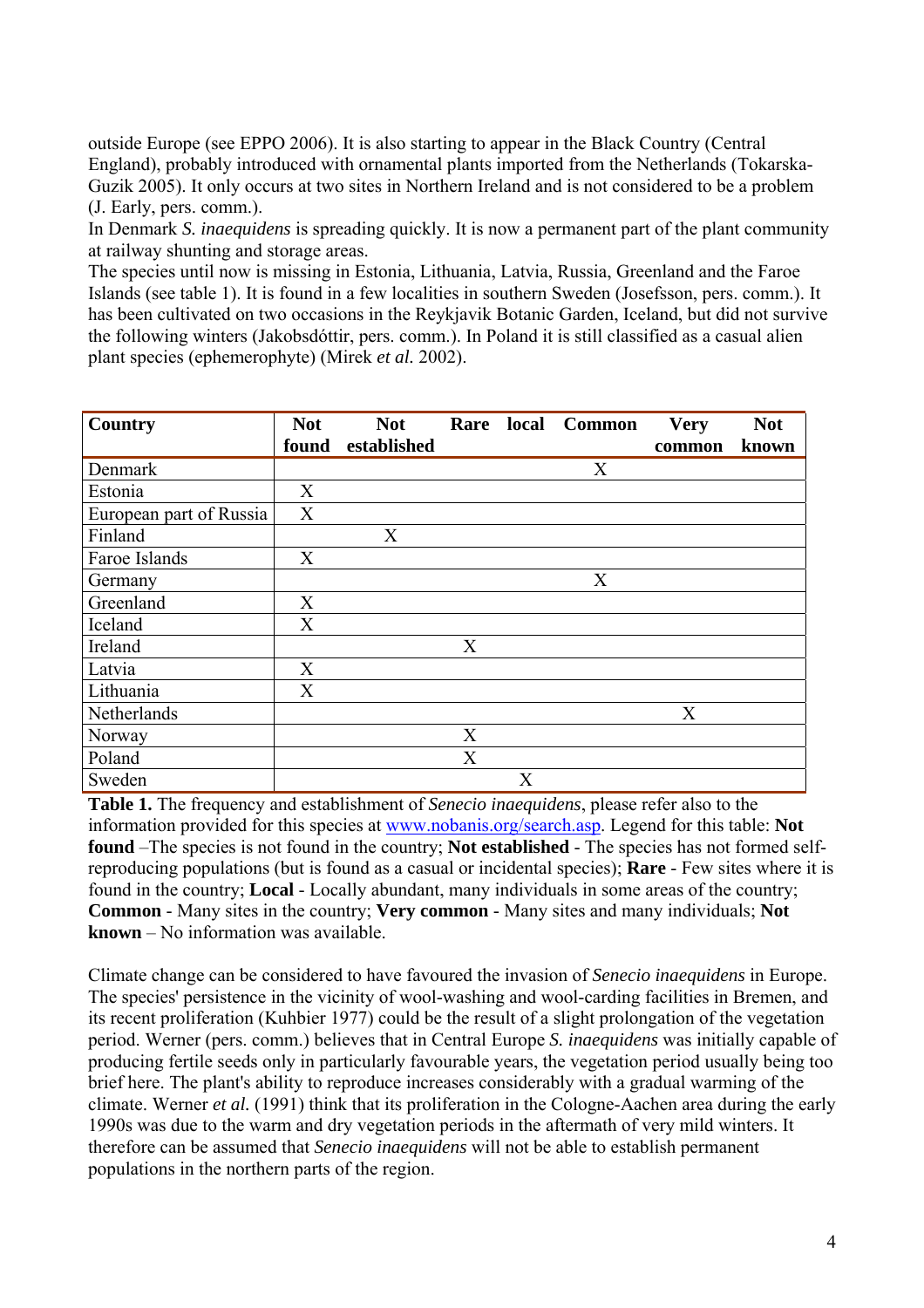## **Ecology**

#### **Habitat description**

In its native region, *Senecio inaequidens* DC. originally colonizes skeletal sectors on steep, moist and grassy slopes, as well as the sandy and gravelly banks of periodic streams at elevations between 1400 and 2850 m (Hilliard 1977). In Europe *S. inaequidens* grows on warm and dry ruderal sites, mostly with gravelly or sandy soil, but it can also be found in tall herbaceous vegetation and among young shrubs, though never in dense thickets or in deep shade of trees (Bornkamm 2002). The species is often found on railroad locations, in Germany (both highly frequented and dead tracks, Düring 1997) as well as in Helsinki, Finland (gravelly railway areas and filling earth in harbours at sea level, Kurtto, pers. comm.), Denmark (also along the railway at the artificial island Peberholm in Oresund) and in Poland (only as small populations, Tokarska-Guzik, pers. comm.). Other sites colonized by the species include the dividing strip of highways (Werner, pers. comm.), river ports (Richter 1997), flat roofs and flower tubs (Büscher and Loos 1993), logging areas and stormdamaged forests (Werner *et al.* 1991), industrial sites (Hard 1993, Meierott, pers. comm.), and disused quarries "mostly on surfaces ranging from fine gravel to stone at dry and exposed slopes" (Mückschel 2000). Moreover, it occurs on near-natural sites as *e.g.* volcanic soils in Rodderberg, Germany, and rocky sites in the central Rhine valley, Germany, (Klingenstein, pers. comm.), and coastal dunes of Belgium and Germany (Kuhbier and Weber 2003, Kuhbier 2006). It can be suspected that the species is missing on calcareous soils in general (Adolphi, pers. comm.). A list with other sites at which *S. inaequidens* may occur can be found in Werner *et al.* (1991), along with data on the species' sociology (see also Bornkamm 2002). In elevation, its range extends from sea level to almost 600 m (Mengen railroad station, after Sebald *et al.* 1996).

A noteworthy phenomenon is that *S. inaequidens* has also extended its range in South Africa to anthropogenic locations with weak competition (particularly on verges of roads and on areas damaged by fire, but also on coastal dunes) of the Eastern Cape Province, and in Lesotho, Botswana, Namibia and Mozambique. "In South Africa the species now also colonizes a wide ecological range of areas, from dry to humid habitats, stone to clay soils, exposed to shaded locations" (Werner *et al.* 1991; *cf.* Adolphi 1997).

### **Reproduction and life cycle**

*Senecio inaequidens* is able to produce seeds during its first year of growth (López-García and Maillet 2005). It flowers from July to December, according to reports from south-western Germany (Oberdorfer 1983, Sebald *et al.* 1996), and from early May to December, according to reports from the Bremen region (Kuhbier 1996) (for a discussion of an adaptation of the flowering period to European climatic conditions, see Böhmer *et al.* 2001, Heger and Böhmer 2005).

Dense stands ("*Senecio inaequidens* stands", *cf. e.g.* Brandes 1993, Reidl 1995) produce "enormous seed quantities" (Adolphi 1997), creating great colonisation pressure, even in unusual habitats (*e.g.* lawns, and the façade of the cathedral at Cologne, see below). One plant is able to produce up to 29,000 achenes (Ernst 1998). The plants - as are all *Asteraceae* - are protandrous. Opposed to the results of Ernst (1998), a recent study suggests that *S. inaequidens* is a self-incompatible species (Lafuma and Maurice 2007).Clonal reproduction has not been observed. It is estimated that seeds may remain viable in the soil for 30-40 years. Germination can take place during most of the year, and may be favoured by compacted soils (see EPPO 2006).

Until now, 62 phytophagous insects have been observed feeding on *S. inaequidens* in Europe (Schmitz and Werner 2000, see also Scherber 2002). Of these, 11 feed on flowers and fruits. Three of these species are specialists for the genus *Senecio*, and three for *Asteraceae*. No data have been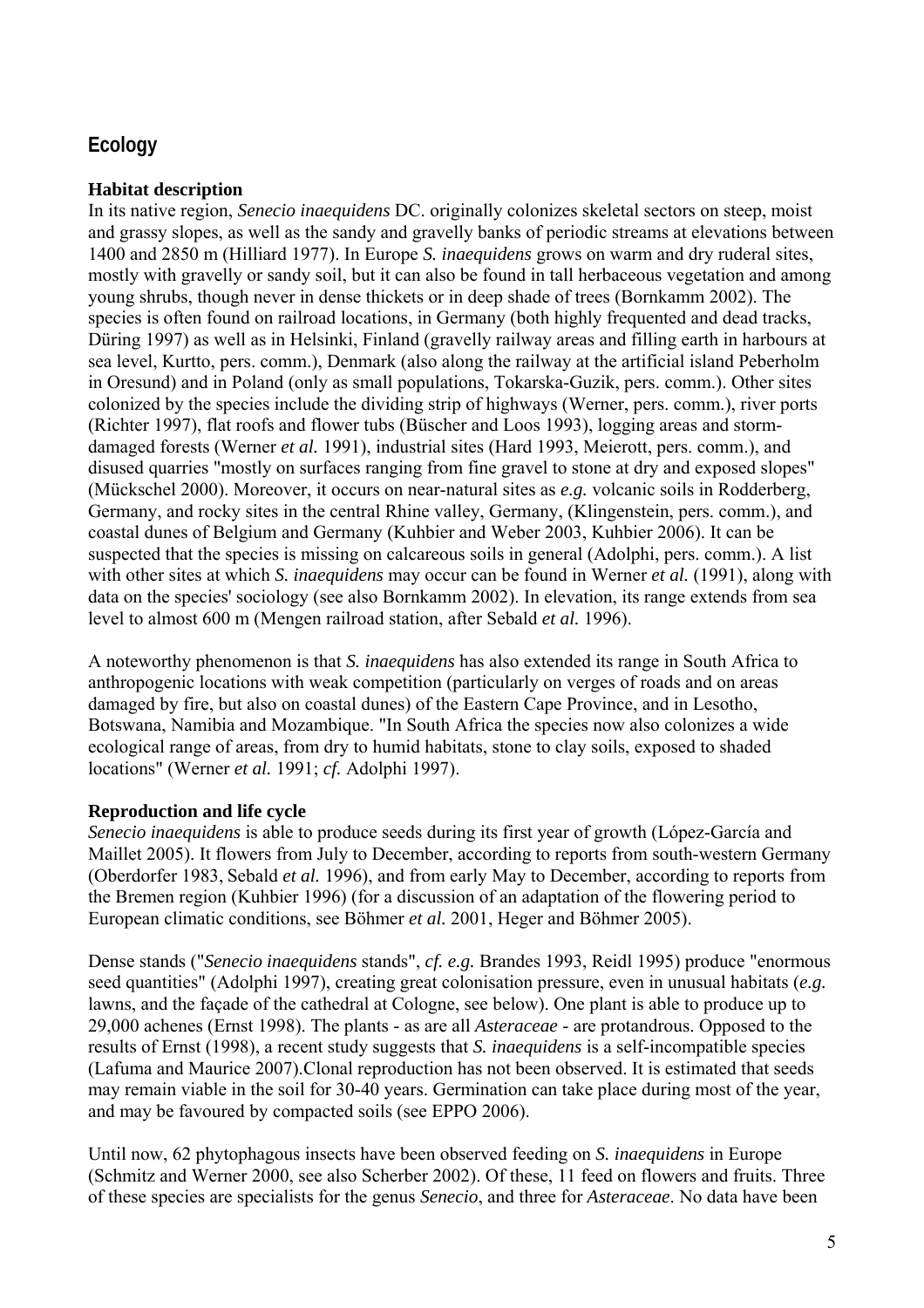found concerning the phytophagous complex of the species in its home range. A comparison with the indigenous species *Senecio jacobaea* (96 phytophagous insects) supports the assumption that *S. inaequidens* profits from being an alien; its co-evolved predators are missing in the new range (see Heger and Böhmer 2005). But as other species of the genus *Senecio* are present in Europe, specialized predators had (and have in the future) the possibility of switching to the new host (Strong *et al.* 1984; but see Frenzel *et al.* 2001). Host switching of specialist insect herbivores from native to alien species of the genus *Senecio* has been observed in New Zealand (Sullivan *et al.* 2008)

The impact of phytophagous insects on the growth of *S. inaequidens* in Europe nevertheless seems negligible until now. This may be due to the ability of the plant to produce alkaloids (Ernst 1998). Another favourable species characteristic especially concerning grazers is the ability of the species to regenerate lost tissue (see Guillerm *et al.* 1990). In an experiment rabbit grazing significantly reduced growth and reproduction. But, the species was able to resprout, and the regenerated tissue was not consumed by rabbits any more, probably because of a change in the pyrrolizidin alkaloid composition. Mollusc herbivory significantly reduced the number of capitulae produced (Scherber *et al.* 2003). The ability to tolerate herbivory by generalist insects seems to be one result of a selection of pre-adapted individuals: In a greenhouse experiment the European plants showed higher allocation to root biomass, more tolerance to insect herbivory, less genetic variability and greater plasticity in response to fertilization compared to plants from several different South African populations (Bossdorf *et al*. 2008).

Not much is known concerning non-insect predators of *S. inaequidens*. An alien rust (*Puccinia laenophorae* Cooke) grows on the plant, and an indigenous fungus (*Coleosporium senecionis* (Pers.) J.J. Kickx) has also been observed (Schmitz and Werner 2000). An open question is what influence these and other pathogens have on the plant in Europe and the home range.

#### **Dispersal and spread**

The achenes are small (3 mm) with relatively long pappus hairs (5 mm), helping them not only to be transported by wind, but also to stick to many different structures (e.g. animal fur). Wind seems to be a major vector for dispersal. Griese (1996) believes that diaspores may additionally be transported over considerable distances in the profile of tires. The air turbulence along the edge of transportation routes concentrates the diaspores, promoting the development of stands. Radkowitsch (pers. comm.) thinks that frequent maintenance measures (creation of open soil surfaces by "stripping") on the dividing median of highways represent an important vector. It may also be spread due to transportation of building materials. Düring (1997) mentions dispersal via the transport of soil and by drift into open surfaces. The finds in Helsinki, Finland, point to the possibility of spreading of achenes on surfaces of containers (Kurtto, pers. comm.).

### **Impact**

### **Affected habitats and indigenous organisms**

The German experts interviewed agree that *Senecio inaequidens* DC. does not demonstrably pose a threat to indigenous species or plant communities at present. This also seems to be true for Denmark (F. Skovgaard, pers. comm.) In Europe the plant rather appears to fill vacant ecological niches (Asmus 1988, Adolphi 1997, Kuhbier 1996, and others; *cf.* also Dettmar 1993). Adolphi (1997) discusses the possible ecological displacement of indigenous species, concluding that in the end *S. inaequidens* depends upon a protracted anthropogenically disturbed regime (*cf.* also Asmus 1988, Bornkamm 2002), and remains incapable of permanent establishment in an undisturbed process of succession. Species such as the perennial wall rocket (*Diplotaxis tenuifolia*) are able to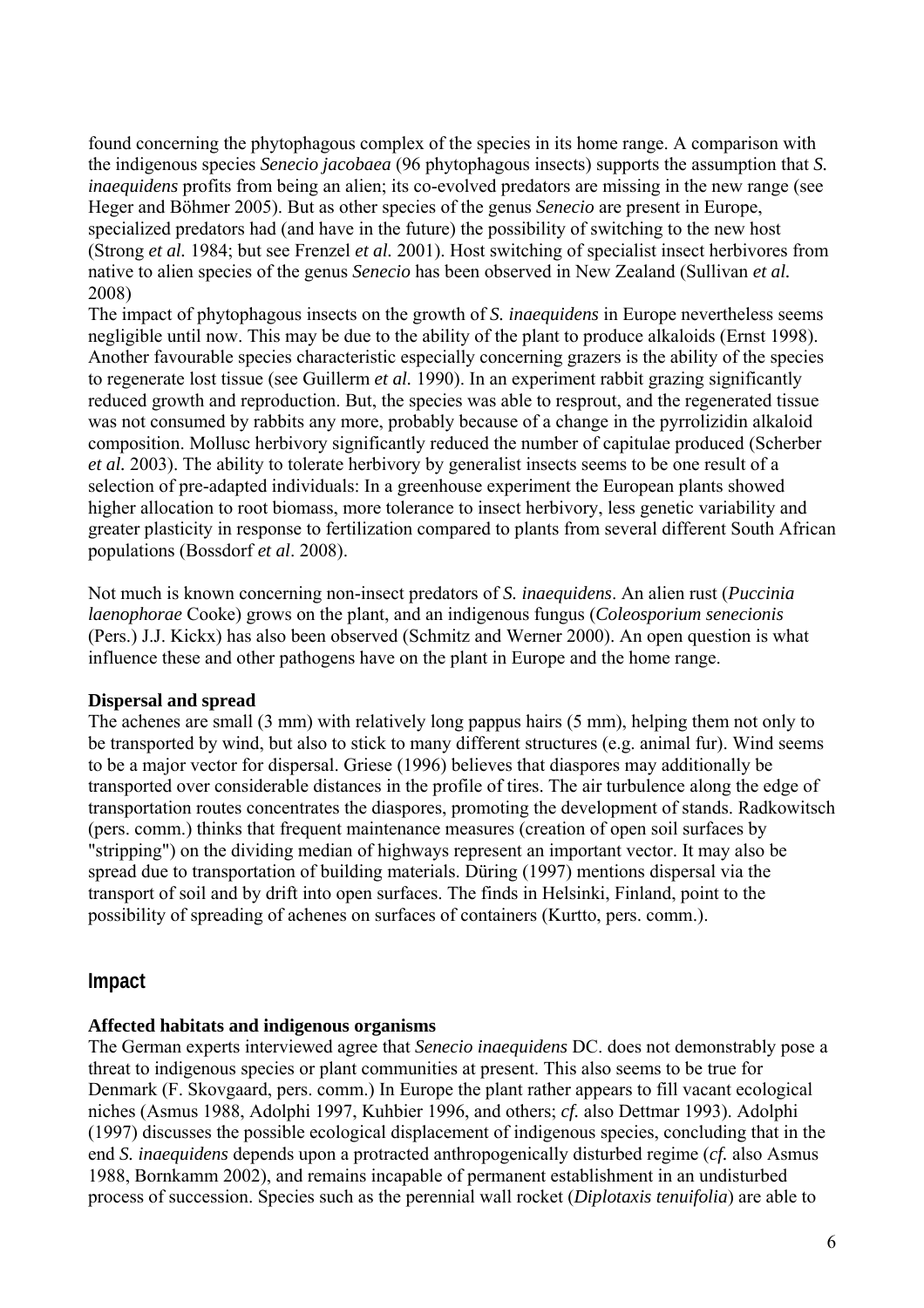resist *S. inaequidens* even in the early stages of succession (Adolphi 1995). It appears that willowherbs (*Epilobium angustifolium* and *E. hirsutum*) as well as creeping thistles (*Cirsium arvense*) may be expelled. This does not constitute an actual threat to these species, however, as it is usually restricted to local shifts in dominance in favour of *S. inaequidens* (Adolphi 1997). However, recent investigations suggest that the species might develop the potential to invade also established native communities in Central Europe in the future (Bossdorf *et al.* 2008), as is the case in the Mediterranean (López-García and Maillet 2005). With the closing of current gaps in its geographic distribution, a gene flow between populations originating from independent introductions might possibly further promote its invasiveness in Central Europe (Lafuma & Maurice 2007, see also Monty and Mahy 2009).

Concerning the occurrences on near natural sites it has not been investigated yet whether the species puts indigenous species at risk. But it has lately been observed that *S. inaequidens* does form dominant populations on rocky sites (Adolphi and Klingenstein, pers. comm.). It is therefore impossible to exclude a threat to indigenous plant species of great importance to nature conservation (*e.g.* blue lettuce, *Lactuca perennis*). Its colonisation success on open rocky sites moreover may pose a risk to endangered animal species (*e.g.* Saltatoria). In coastal dunes it occurs especially in yellow dunes with marram grass (*Ammophila arenaria*) and in sea-buckthorn scrub (*Hippophaë rhamnoides*), where it changes the floristic composition of the dune vegetation (Isermann, pers. comm.).

### **Genetic effects**

No genetic effects have been detected until now.

### **Human health effects**

The spreading of *S. inaequidens* to cereal cultures (*e.g.* wheat) may entail another problem, not just due to the species' competitive capacity, but particularly because of its poisonous quality (*cf.* Dimande *et al.* 2007). According to Bromilow (1995), *S. inaequidens* is a crop weed in South Africa and repeatedly finds its way into bread. Cases of lethal poisoning have supposedly occurred. The poison has repeatedly been detected in milk as well, even though *S. inaequidens* is usually avoided by grazing animals.

In Germany *S. inaequidens* has been found on fallow fields (according to Sumser in Adolphi 1997), but it has not yet been detected on cultivated surfaces. In France, though, it can be found in vineyards and pastures, and the poisoning of horses after ingestion of *Sencio inaequidens* has been observed (Passemard and Priymenko 2007). In Denmark the species has been found in apple tree orchards (Skovgaard, pers. comm.).

### **Economic and societal effects (positive/negative)**

The species is not used in Europe in any way. Negative economic effects due to its resistance to herbicides are reported from the German railways (100.000 €/a, Reinhardt *et al.* 2003).

## **Management approaches**

#### **Prevention methods**

*Senecio inaequidens* is included in the EPPO list of invasive alien species (see EPPO 2006). As the species already is present in the region and spreads with wind and various other vectors (as described above), preventing its further dispersal will be impossible.

#### **Eradication, control and monitoring efforts**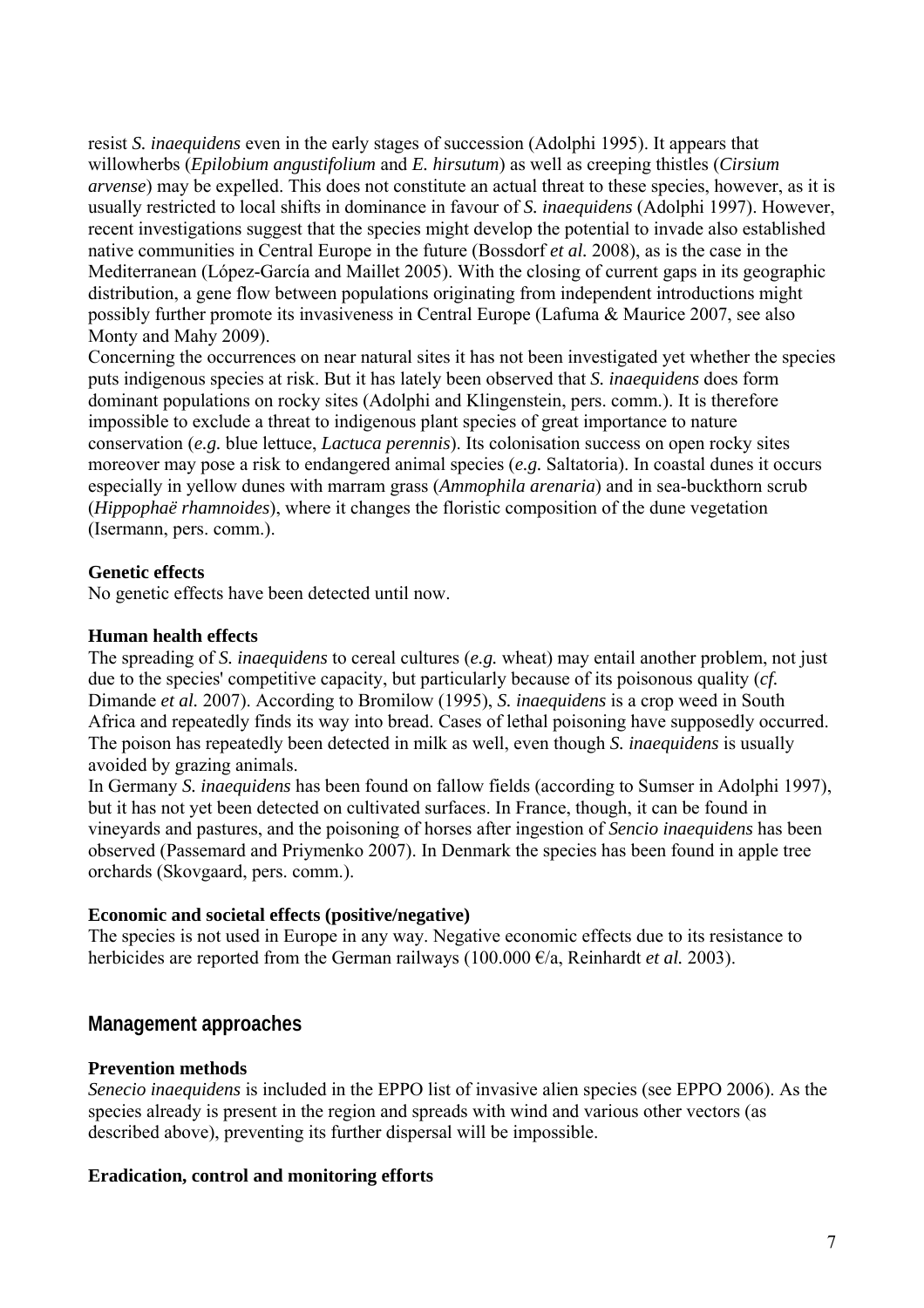As far as the authors know, there is no experience with species specific control measures, and there are no monitoring programs for this species in the region.

It has variously been observed that the species is exceptionally resistant to herbicides (Hard, pers. comm.), and it is apparently promoted by mowing as well. Radkowitsch (pers. comm.) terms the species as "resistant to mowing". Werner (pers. comm.) observed near Aschaffenburg, Germany, that after the dividing strips of highways were mowed, the stumps cut down in June to a length of 5 cm began to sprout at once, blooming after a few weeks. It may be assumed, therefore, that nonspecific control measures in these sites provide a competitive advantage for *S. inaequidens* over other ruderal plants (*cf.* also Guillerm *et al.* 1990).

Specific control measures (mechanical or chemical control, eventually biocontrol with the aphid *Aphis jacobaea*, EPPO 2006, or the beetle *Longitarsus jacobaeae, cf.* Scherber *et al.* 2003) may not be easy to apply in practice or only be applicable for small areas (*cf.* EPPO 2006).

#### **Information and awareness**

To raise awareness for the species it has been included in the EPPO list of invasive alien plants as well as the German database NeoFlora (URLs see below). In the countries of the region, more and more information about this species is available.

### **Knowledge and research**

As the species is still spreading and awareness of its invasiveness is rising, the number of records of floristic finds and descriptions of extensions in range is still increasing. In addition there is a growing number of detailed ecological, physiological and genetic case studies (see references). .

#### **Recommendations or comments from experts and local communities**

A monitoring program is advisable in those parts of the range of *Senecio inaequidens* where the species has either begun to exert massive colonisation pressure on locations outside of the ruderal sites preferred in the past (*e.g.* xerothermic locations on rocks), or is capable of doing so (cereal cultures). A monitoring program should focus particularly on expulsion mechanisms between *S. inaequidens* and thermophilous native species with poor competitive capacity, as well as potential impacts on agriculture (resulting from this poisonous species' invasion of food products).

### **References and other resources**

### **Contact persons**

Prof. Dr. Klaus Adolphi (DE), Universität zu Köln, Institut für Biologie und ihre Didaktik- Botanik, Gronewaldstraße 2, D-50931 Köln, Germany; +49 221 470 6901; E-mail: [k\\_adolphi@yahoo.com](mailto:k_adolphi@yahoo.com)

Prof. em. Dr. Dietrich J. Werner (DE), Universität zu Köln, Geographisches Institut, Albertus-Magnus-Platz, D-50923 Köln, Germany; +49 221 470 2549; E-mail: [dj.werner@uni-koeln.de](mailto:dj.werner@uni-koeln.de)

Dipl.-Biol. Annemarie Radkowitsch (DE), ForumNatur, Hohenwarter Str. 1, D-75181 Pforzheim, Germany; +49 7231 788897; E-mail:[a.radkowitsch@t-online.de](mailto:a.radkowitsch@t-online.de)

Dr. Maike Isermann (DE), University of Bremen, NW II, Vegetation Ecology and Conservation Biology, Leobener Strasse, D-28359 Bremen, Germany; E-mail: [iserm@uni-bremen.de](mailto:iserm@uni-bremen.de)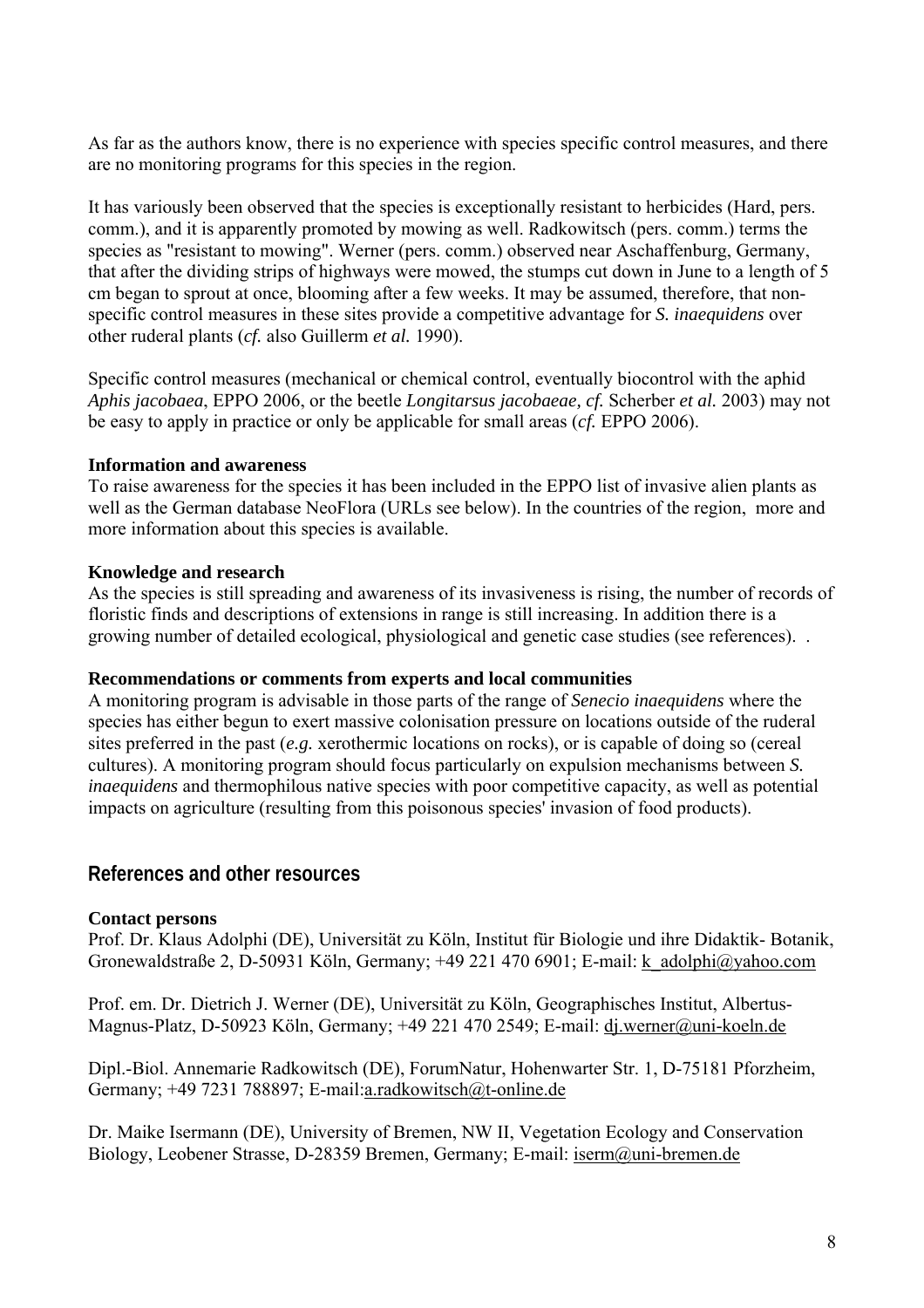Finn Skovgaard (DK), Tværmarksvej 5, DK-2860 Søborg, Denmark; E-mail: [finn.skovgaard@jubii.dk](mailto:finn.skovgaard@jubii.dk)

Dr. Barbara Tokarska-Guzik (PL), University of Silesia, Faculty of Biology and Environmental Protection, Department of Plant Systematics, Jagiellonska str. 28, PL-40-032 Katowice, Poland; +48 32 2009479; E-mail: [tokarska@us.edu.pl](mailto:tokarska@us.edu.pl) 

Christina Birnbaum (EE), Estonian University of Life Sciences, Institute of Agricultural and Environmental Sciences, Kreutzwaldi 64, Tartu 51014, Estonia; E-mail: [chbirnbaum@yahoo.com](mailto:chbirnbaum@yahoo.com) 

Dr. Melanie Josefsson (SE), Swedish Environmental Protection Agency, S-106 48 Stockholm, Sweden; +46 (0)8 698 1541; E-mail: [Melanie.Josefsson@snv.slu.se](mailto:Melanie.Josefsson@snv.slu.se)

Arto Kurtto (FI), Curator, Botanical Museum, Finnish Museum of Natural History, University of Helsinki, Finland; E-mail: [arto.kurtto@helsinki.fi](mailto:arto.kurtto@helsinki.fi) 

Dora Jakobsdottir (IS), curator, Reykjavik Botanic Garden, Laugardalur, IS-104 Reykjavik, Iceland; E-mail: [dora.jakobsdottir@reykjavik.is](mailto:dora.jakobsdottir@reykjavik.is) 

#### **Links**

*Senecio inaequidens* [on the EPPO List of invasive alien plants \(](http://www.eppo.org/QUARANTINE/ias_plants.htm)English)

German site on *[Senecio inaequidens](http://www.floraweb.de/neoflora/handbuch/senecioinaequidens.html)* (German)

Swiss site on *[Senecio inaequidens](http://www.cps-skew.ch/deutsch/inva_sene_ina_d.pdf)* (German)

#### **References**

Adema, F. and Mennema, J. 1978. *Senecio inaequidens* DC., een nieuwe Zuidlimburgse plant. Gorteria 9(4). 111-116

Adolphi, K. 1995. Neophytische Kultur- und Anbaupflanzen als Kulturflüchtlinge des Rheinlandes. - Nardus 2: 1-272. Adolphi, K. 1997. Anmerkungen zu *Senecio inaequidens* nach einem Aufenthalt in Südafrika. - Flor. Rundbr. 31: 162- 167.

- Adolphi, K. 1998. Anthropogene lineare Strukturen als Wuchsstätten und Ausbreitungswege von Arten -
- Vegetationsökologie von Habitatinseln und linearen Strukturen. (Tagungsbericht): 271-273
- Asmus, U. 1988. Das Eindringen von Neophyten in anthropogen geschaffene Standorte und ihre Vergesellschaftung am Beispiel von *Senecio inaequidens* DC. - Flora 180: 133 - 138.
- Böhmer, H.J. 2001. Das Schmalblättrige Greiskraut (*Senecio inaequidens*) in Deutschland eine aktuelle Bestandsaufnahme. - Flor. Rundbr. 35: 47-54.
- Böhmer, H.J., Heger, T. and Trepl, L. 2001. Fallstudien zu gebietsfremden Arten in Deutschland. Case Studies on Alien Species in Germany. - Umweltbundesamt. 126 pp.
- Bornkamm, R. 2002. On the phytosociological affiliations of an invasive species *Senecio inaequidens* in Berlin. Preslia, Praha 74:395-407..
- Bossdorf, O, Lipowsky, A. and Prati, D. 2008. Selection of preadapted populations allowed *Senecio inaequidens* to invade Central Europe. – Diversity and Distributions 14 (4):676-685.

Brandes, D. 1993. Eisenbahnanlagen als Untersuchungsgegenstand der Geobotanik. - Tuexenia 13: 415-444.

Brennenstuhl, G. 1995. *Senecio inaequidens* DC. bei Salzwedel – neu für Sachsen-Anhalt. – Flor. Rundbr. 29: 181-183. Bromilow, C. 1995. Problem Plants of South Africa. - Arcadia.

- Büscher, D. and Loos, G.H. 1993. Neue Beobachtungen zur Ausbreitung von *Senecio inaequidens* DC. in Westfalen. Flor. Rundbr. 27: 41-49.
- Dettmar, J. 1993. *Puccinellia distans*-Gesellschaften auf Industrieflächen im Ruhrgebiet Vergesellschaftung von *Puccinellia distans* in Europa. - Tuexenia 13: 445-465.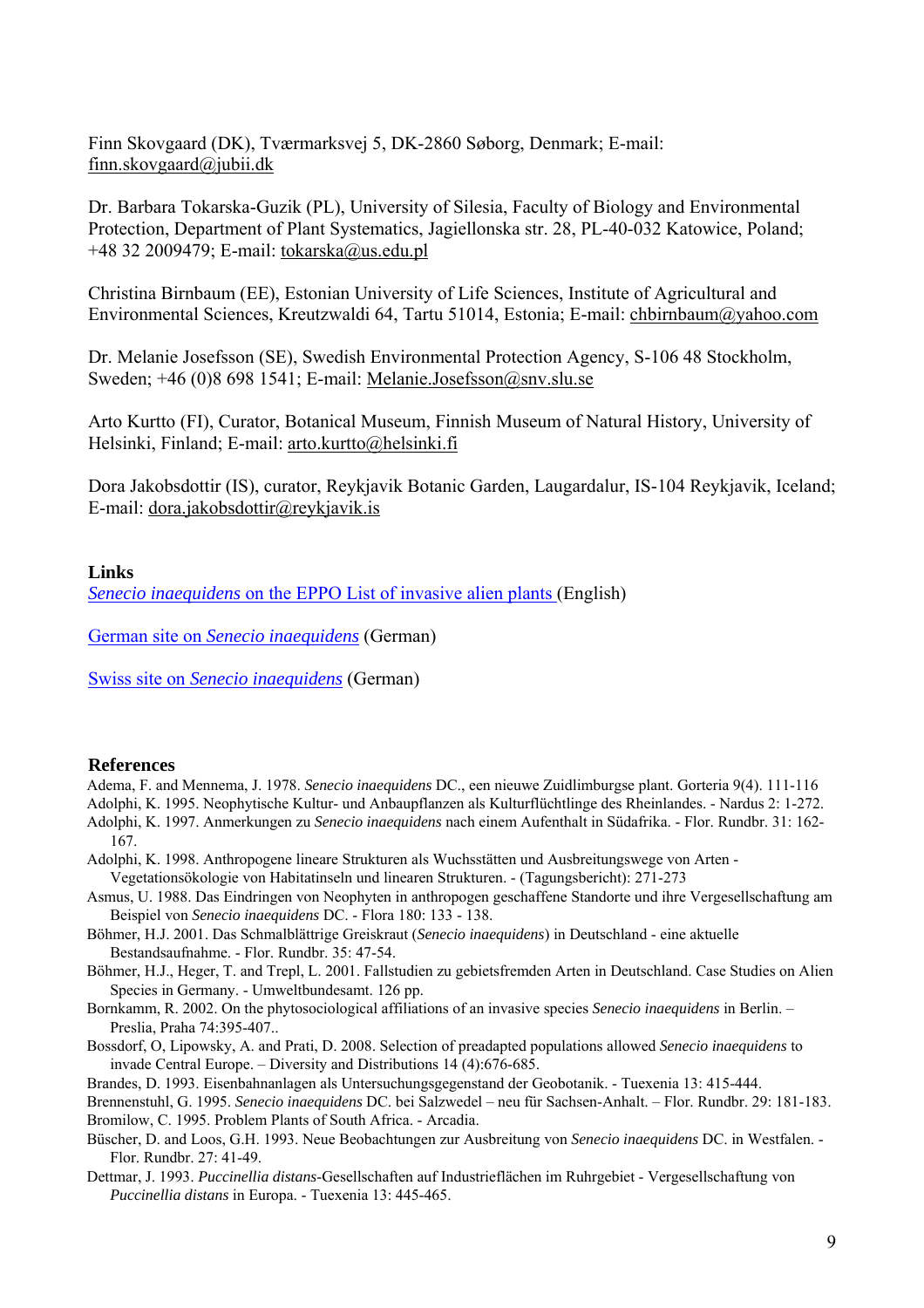- Dimande, A. F. P., Botha, C. J., Prozesky, L., Bekker, L., Rosemann, G. M., Labuschagne, L. and Retief, E. 2007. The toxicity of *Senecio inaequidens* D.C. – Journal of the South African Veterinary Association 78 (3): 121-129.
- Düring, C. 1997. *Senecio inaequidens* DC. auch in Nordbayern in Ausbreitung. Hoppea, Denkschr. Regensb. Bot. Ges. 58: 385-388.
- EPPO, 2006. http://www.eppo.org/OUARANTINE/plants/Senecio\_inaequidens/SENIO\_ds.pdf (19.5.09).
- Ernst, W.H.O. 1998. Invasion, dispersal and ecology of the South African neophyte *Senecio inaequidens* in The Netherlands: from wool alien to railway and road alien. - Acta Bot. Neerl. 47: 131-151.
- Frenzel, M., Auge, H., Brändle, M. and Brandl, R. 2001. Colonisation of alien plant species by phytophagous insects: patterns and processes - Biological Invasions in Germany - A Challange to Act? Bundesamt für Naturschutz: 27-28.
- Griese, D. 1996. Zur Ausbreitung von *Senecio inaequidens* DC. an Autobahnen in Nordostdeutschland. Braunschw. Naturk. Schr. 5: 193-204.
- Guillerm, J.L., Le Floc'h, E., Maillet, J. and Boulet, C. 1990. The invading weeds within the Western Mediterranean Basin - In: Di Castri, F., Hansen, A. J. and Debussche, M. (Eds.): Biological Invasions in Europe and the Mediterranean Basin. - Kluwer Academic Publishers: 61-84.
- Hard, G. 1993. Neophyten und neophytenreiche Pflanzengesellschaften auf einem Werksgelände (VSG, ehem. Klöckner) in Osnabrück. *Apera interrupta*, *Euphorbia supina*, *Hordeum jubatum*, *Inula graveolens*, *Senecio inaequidens* und Konsorten. - Natur und Heimat 53: 1-16.
- Heger, T. and Böhmer, H.J. 2005. The invasion of Central Europe by Senecio inaequidens DC. a complex biogeographical problem. - Erdkunde 59: 34-49.
- Hilliard, O.M. 1977. Compositae in Natal. University of Natal Press.
- Kuhbier, H. 1977. *Senecio inaequidens* DC. ein Neubürger der nordwestdeutschen Flora. Abh. Naturw. Verein Bremen 38: 383-396.
- Kuhbier, H. 1996. 100 Jahre *Senecio inaequidens* in Bremen. Abh. Naturw. Verein Bremen 43: 531-536.
- Kuhbier, H. 2006. *Senecio inaequidens* nun auch auf Helgoland. Abh. Naturw. Verein Bremen 46 (1): 79-80
- Kuhbier, H. and Weber, H. E. 2003. *Senecio inaequidens* DC. als Bestandteil der natürlichen Dünenvegetation auf den Ostfriesischen Inseln. – Tuexenia 23: 367-371.
- Kurtto, A. and Helynranta, L. 1996. Helsingin kasveja 1. Yllättäjiä. [Abstract: Vascular plants of Helsinki 1. Surprising finds.] – Lutukka 12: 12-18.
- Lafuma, L., Balkwill, K., Imbert, E., Veraque, R. and Maurice, S. 2003. Ploidy level and origin oft he Euroean invasive weed *Senecio inaequidens* (Asteraceae). – Plant Systematics and Evolution 243: 59-72.
- Lafuma, L. and Maurice, S. 2007: Increase in mate availability without loss of self-incompatibility in the invasive species *Senecio inaequidens* (Asteraceae). – Oikos 116 (2): 201-208
- López-García, M. D. and Maillet, J. 2005. Biological characteristics of an invasive south African species. Biological Invasions (7): 181-194.
- Meusel, H. and Jäger, E.J. 1992. Vergleichende Chorologie der zentraleuropäischen Flora Fischer.
- Mirek Z., Piękoś-Mirkowa, H., Zając, A. and Zając M. 2002. Flowering plants and pteridophytes of Poland a checklist. - In: Mirek Z. (ed.) Biodiversity of Poland 1. W. Szafer Institute of Botany, Polish Academy of Sciences, Kraków, 442 pp.
- Monty, A. and Mahy, G. 2009. Clinal differentiation during invasion: *Senecio inaequidens* (Asteraceae) along altitudinal gradients in Europe. – Oecologia 159 (2): 305-315.
- Mückschel, C. 2000. Floristische Beobachtungen in aufgelassenen Steinbrüchen des Rheinischen Westerwaldes. Decheniana (Bonn) 153: 59-67.
- Oberdorfer, E. 1983. Pflanzensoziologische Exkursionsflora.
- Often, A. 1997. Skrotemark i Oslo med to nye korgplanter: *Senecio inaequidens* DC. og *Solidago rugosa* Mill. Blyttia 55, 3: 141-144.
- Passemard, B. and Priymenko, N. 2007. L'intoxication des chevaux par les séneçons, une réalité en France. Revue De Médecine Véterinare 158 (8-9): 425-430.
- Radkowitsch, A. 1997. *Senecio inaequidens* DC. ein Beitrag zur Verbreitung in Deutschland unter besonderer Berücksichtigung von Bayern. - Hoppea, Denkschr. Regensb. Bot. Ges. 58: 389-404.
- Radkowitsch, A. 2003. Neophytic plants in Bavaria (*Senecio inaequidens* and *Dittrichia graveolens*). In: Zając A., Zając, M. and Zemanek, B. (eds.), Phytogeographical problems of synanthropic plants. Institute of Botany, Jagiellonian University, Cracow: 47-61.
- Reidl, K. 1995. Flora und Vegetation des ehemaligen Sammelbahnhofs Essen-Frintrop. Flor. Rundbr. 29: 68-85.
- Reinhardt, F., Herle, M., Bastiansen, F., and Streit, B. (2003): Economic Impact of the Spread of Alien Species in Germany. – Texte des Umweltbundesamtes 2003(80), 229 pp.
- Richter, M. 1997. Allgemeine Pflanzengeographie.
- Scherber, C. 2002. The effects of herbivory and competition on *Senecio inaequidens* DC. (Asteraceae), an invasive alien plant, - Mathematisch-Naturwissenschaftliche Fakultät. Universität Rostock. 87 pp.